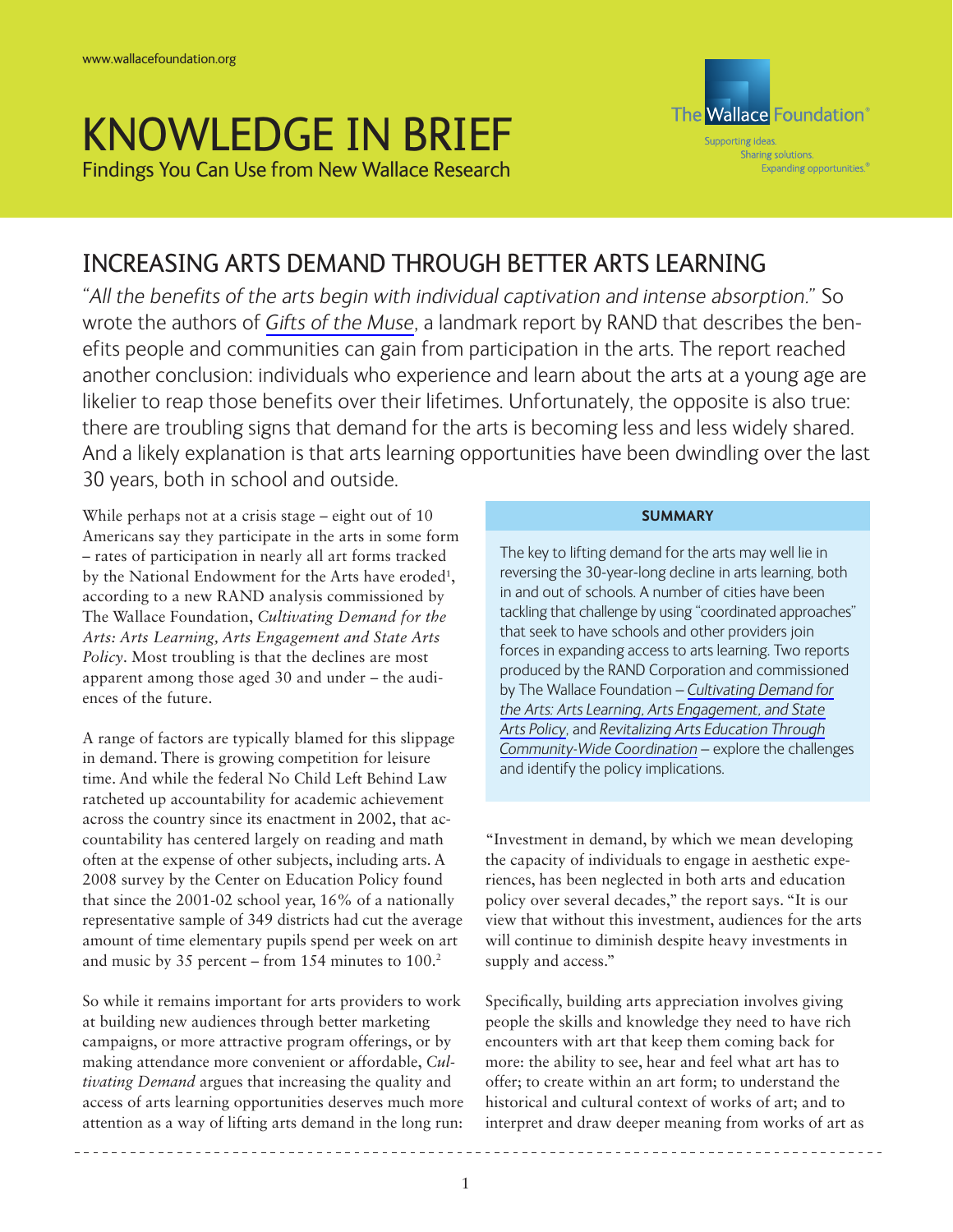appreciation grows. "Unless the young develop an interest in the arts and learn to respond to the 'language' of different artistic disciplines," the RAND report continues, "they are not likely to become members of the adult arts audience."

# **EXTENDING THE REACH OF ARTS EDUCATION: WHAT CITIES ARE LEARNING**

New approaches to expanding access to and the quality of arts learning have been taking root in a number of cities. They are based on the idea that while schools are the place where children are likeliest to get arts education, other community institutions have much to contribute as well. This can happen by forming networks across schools, arts organizations, community-based organizations, government agencies and funders to improve arts learning opportunities for all children. *Revitalizing Arts Education Through Community-Wide Coordination*, also by RAND, offers detailed descriptions of six sites where such "coordinated approaches" are taking hold: Alameda County, CA (which includes Oakland and Berkeley); Boston; Chicago; Dallas; Los Angeles County; and New York City.

The coordination efforts in these sites go well beyond establishing partnerships between an arts provider and a school, or even a number of schools. Effective coordinated approaches typically include committed public and private leadership, a set of shared goals and clear outcomes, a feasible plan based on data and progress benchmarks, and clear, consistent communication to develop and sustain public support. (*see text box*)

While the six efforts profiled by RAND share some basic elements, they vary with respect to who assumed the lead, who was involved and the goals set:

- **• Alameda County's Alliance for Learning Leadership** has sought to develop arts education leaders at multiple levels in districts and schools and to build a highly-inclusive advocacy campaign to expand the visibility and support of arts education.
- **• Arts for All: Los Angeles County Regional Blueprint for Arts Education**, also a county-led effort, seeks to address the wide variation in arts offerings among the county's 80 school districts. Arts for All has emphasized creating a countywide infrastructure including planning, fund-raising, data collection and multi-year technical assistance to help districts support "comprehensive, standards-based, sequential arts education offered within the school day."
- In Boston, the widely varying support within the public schools led the mayor's office, local foundations and others to look beyond the classroom for

#### **WHAT IT TAKES TO IMPROVE ACCESS TO AND QUALITY OF ARTS LEARNING**

RAND's *Revitalizing Arts Education Through Community-Wide Coordination* identifies eight strategies commonly found in the six sites it studied for improving access to and quality of arts learning:

- **• Conduct audits of arts education** to gather information on how many students are served by arts learning programs by school, neighborhood or region. In all six cases, the audits revealed inequities and helped rally support for initiatives;
- **• Set a goal of equitable access to arts learning** – to help counteract the emphasis on test scores, lack of time for arts learning during the school day, and uneven participation in out-of-school time arts programs;
- **• Strategic planning** to set citywide plans and strategies for expanding access;
- **• Construct a case** to build a compelling argument for devoting scarce public or private resources to arts education;
- **• Attract and leverage resources** to develop creative approaches, such as fund pooling, so that organizations can set realistic plans and have confidence in them;
- Hire an "arts education coordinator" highly**placed within the school district administration** – to advocate for the arts and secure their place in the core curriculum (in contrast to the more usual approach of hiring a teacher to serve as a part-time arts coordinator);
- **Build individual and organizational capacity** to ensure that arts teachers, classroom teachers and teaching artists understand the value of arts education and are trained to teach it;
- **Ongoing advocacy** to generate needed policy and funding changes and to spur students, parents, teachers, principals and others to request arts learning of their community leaders.

ways to improve arts learning. The focus of the city's efforts is on providing at-risk youth with outof-school time programs, including but not limited to arts programs.

• In **Chicago** and **New York City**, the RAND researchers found that arts learning efforts are led or co-led by the public schools' central offices and focus on increasing grade-appropriate, "sequential" arts instruction.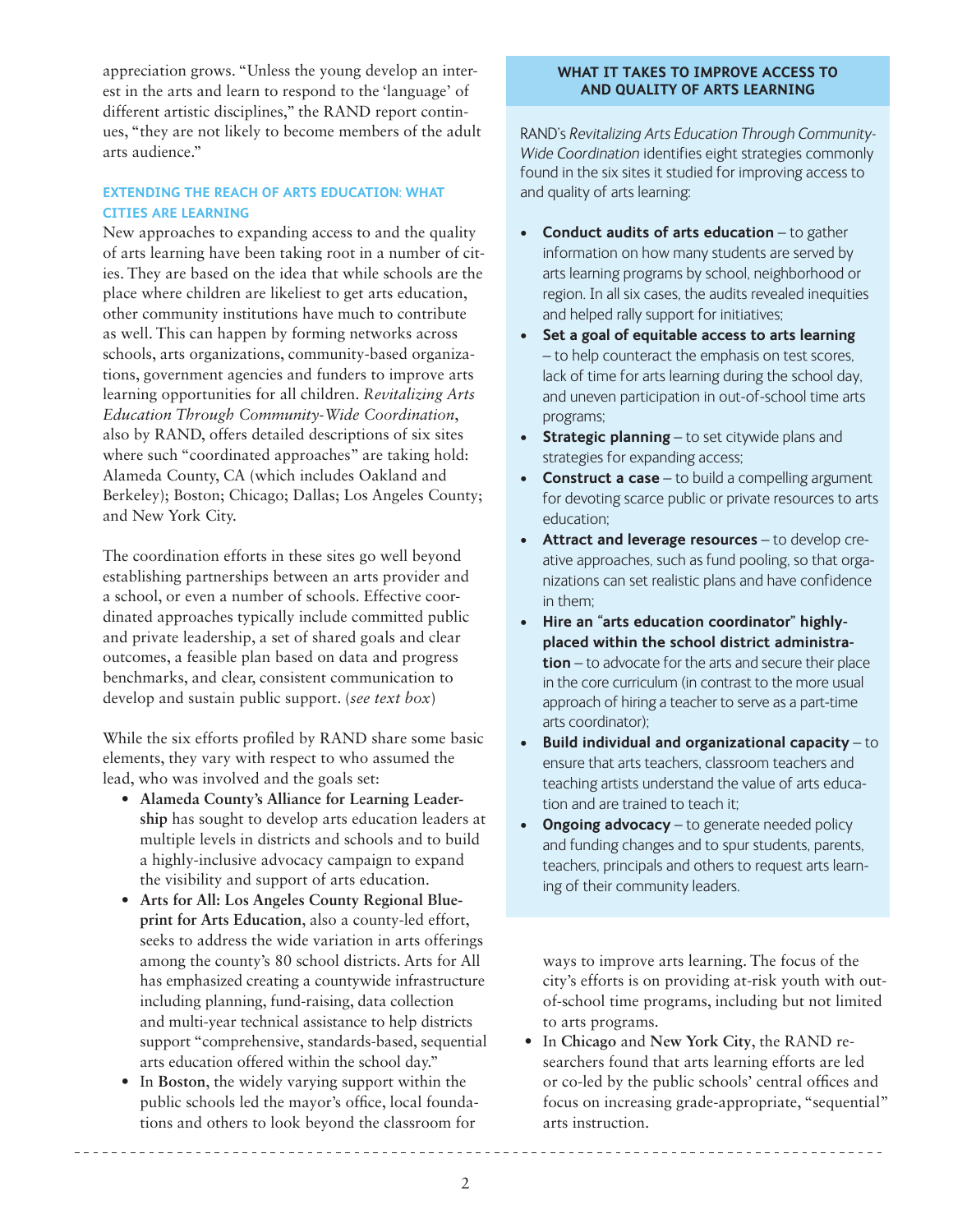• In **Dallas**, the coordination effort has been led by a community-based organization, Big Thought, with support from The Wallace Foundation. The goals have been to provide standards-based instruction in all of the city's public elementary schools, along with enhanced out-of-school time arts learning opportunities for youth and families in parks, libraries and other neighborhood facilities. (*For a more detailed look at Dallas's arts learning initiative, see* "From Hip-Hop to Shakespeare: Dallas Blazes 'Coordinated' Trail in Arts Education for City Young People" at *www.wallacefoundation.org*).

### **COORDINATED APPROACHES: PROMISING, BUT FRAGILE**

Many of the sites studied "appear to be making headway" in reversing the long-standing erosion of arts education in those communities, according to RAND. For example, Alameda County, Los Angeles County and Dallas have established functioning collaborative arts learning networks, including 70 percent of school districts in Alameda and more than one-third of the 80 districts in Los Angeles County. Since the 2005-06 school year, Dallas has hired over 140 arts specialists and has met its goal of having enough qualified staff to provide both visual art and music each week for every elementary student in the district. The city has also increased out-of-school arts learning opportunities: for example, nearly 3,000 students participated in summer arts programming in 2008, up from 1,700 a year earlier.

#### **WALLACE'S RESPONSE**

The goal of The Wallace Foundation's Arts for Young People initiative is to help selected cities develop effective approaches for expanding high-quality arts learning opportunities both inside and outside of school, and to capture and share lessons that can benefit many other cities and arts organizations. Given these research findings and the encouraging results from Dallas, our original Arts for Young People site, Wallace decided in 2008 to support four additional coordinated arts learning efforts: the Minneapolis Public Schools; Los Angeles County; Los Angeles Unified School District; and the Philadelphia Education Fund. We expect to add a few more sites in the future.

At the same time, the RAND researchers caution that coordinated arts learning efforts are "fragile, vulnerable not only to policy and political changes, but also to blows such as test-based assessments of non-arts subjects and the related lack of time and space in the school day for other than tested subjects." In particular, RAND identifies a number of conditions that can impede coordinated approaches to improved arts learning:

- Changing policy contexts for example, a decline in funding or a shift toward site-based school management that can make citywide coordination more challenging;
- Conflict among providers and ideas such as disagreements about the merits of different approaches to arts instruction. Conflicts tend to be most pronounced in sites where coordination efforts are least advanced and are further exacerbated when resources are tight;
- Leadership turnover that can disrupt delicate shared understandings or disrupt the momentum of initiatives.

RAND also cites potential disincentives to participating in coordination efforts: the time spent in meetings, real or perceived threats to the finances of individual organizations when the focus shifts to pooled funding, the exclusion of some organizations for personal or political reasons, and "artificial buy-in" by schools and districts in the pursuit of temporary funding.

Overall, however, those interviewed by RAND said the advantages of coordination outweigh such concerns. Some community and cultural organizations reported an increase in grant funding when they developed partnerships with schools. In the sites where coordination is more advanced, stakeholders feel engaged and funding, training programs and public support have increased.

In summary: reversing the decline in arts learning and making high-quality opportunities accessible to many more children through a coordinated approach is a promising but highly challenging ambition for any city. "Respondents who described their work in the coordination efforts in such terms as 'never-ending' may be right," RAND's researchers conclude. "The histories of these sites provide evidence that arts education remains at best a stepchild in the curriculum and sometimes requires extraordinary efforts just to be kept in the family."

<sup>1</sup> The NEA tracks seven "benchmark" art forms: ballet, classical music, jazz, musical theater, opera, theater and the visual arts. The RAND study cites several analyses showing that when growth in population and education levels are held constant, participation rates have been declining in all seven arts forms.

<sup>2</sup> Center on Education Policy, *Instructional Time in Elementary Schools: A Closer Look at Changes in Specific Subjects*, February 2008, pp. 2 & 4. To read the report, visit [www.cep-dc.org.](www.cep-dc.org)